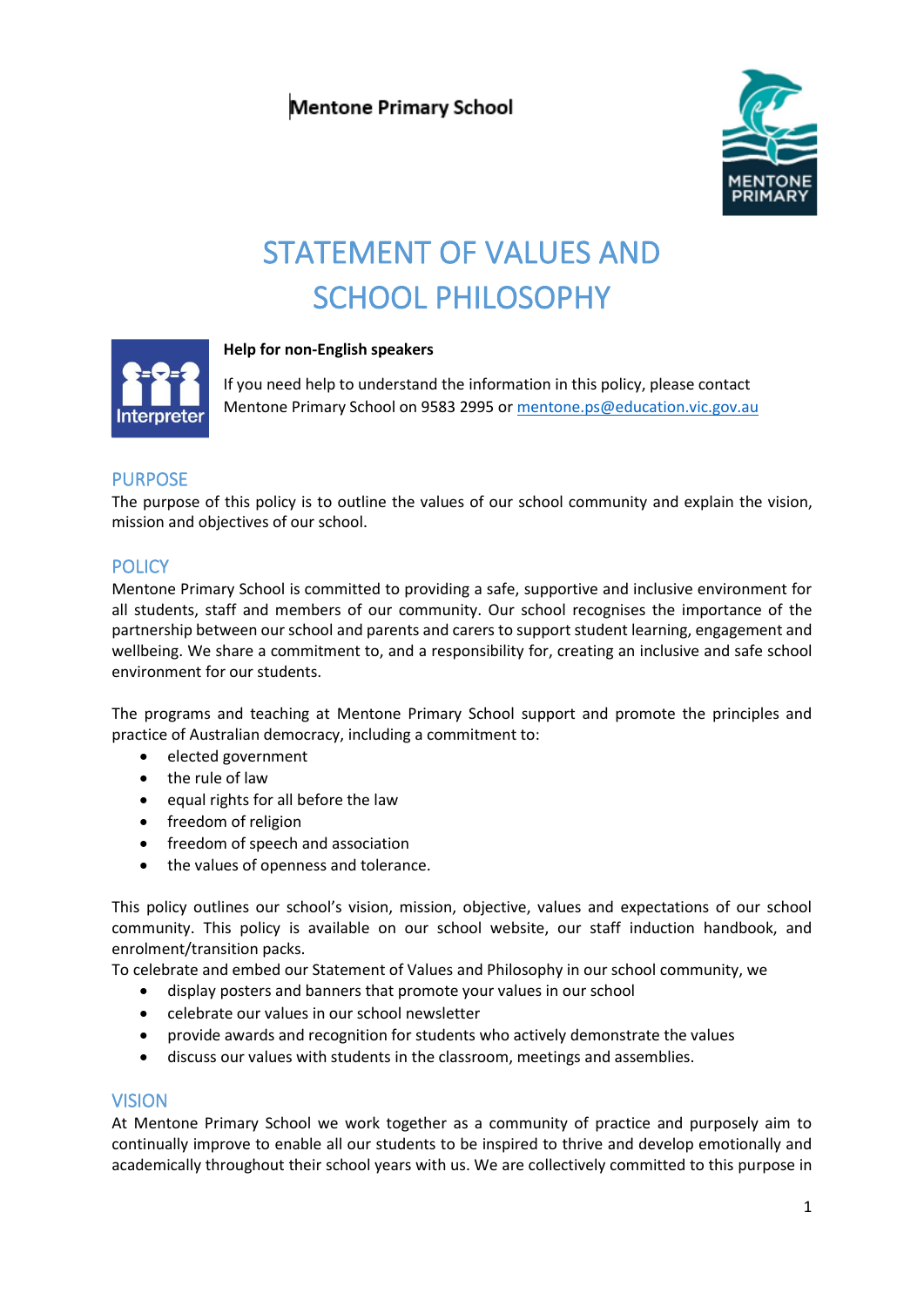the knowledge that our students will take their skills and knowledge with them into the future to become inclusive, valuable, resourceful, contributing members of society.

## **MISSION**

Mentone Primary School's mission is to encourage students to strive for personal excellence in a school community that values growth mindset and acknowledges that learning is an active partnership between all involved. The school motto "Learning Today for Tomorrow' acknowledges that we are collectively committed to this mission in the knowledge that our students will take their skills and knowledge with them into the future to become inclusive, valuable, resourceful, contributing members of society.

Our vision statement " At Mentone Primary School, our relationships are important, our learning is powerful and we are curious, creative and confident' exemplifies that we share high expectations of our professional practice, that we are all learners and we work together as a Professional Learning Community to purposely maintain a relentless focus on continuous improvement of teaching and learning so that our students are immersed, inspired and engaged in learning that encourages them to thrive and develop emotionally, socially and academically throughout their school years with us. At MPS our whole school wellbeing approach, Restorative Justice Practices (RJP), coupled with our embedded evidence based, whole school pedagogical approach, Curiosity and Powerful Learning, combine to provide a strong learning improvement frame- work and form the cornerstone of our school's positive, relational identity. We demonstrate and model our values and our restorative approach by; participating in daily relational circles, using consistent, non-judgmental and inclusive shared language with which to address wellbeing and learning issues, building and strengthening class/year level community through reciprocally respectful relationships and empowering student voice and agency while encouraging ownership of behaviours and self-awareness.

As a Professional Learning Community, we remain committed to embedding the continuous improvement program Curiosity and Powerful Learning, which is strongly aligned to The Framework for improving Students Outcomes, (FISO) and Education Department initiatives such as the High Impact Teaching Strategies, (HITS) Practice Principles and Professional Learning Communities. Our commitment to this program enables Mentone PS leadership and teaching staff to relentlessly focus on our shared objective to continually improve by reducing teacher variability and improving teacher precision and practice. In doing so we enable students to build their learner confidence, engagement, curiosity, self-efficacy and ultimately their achievement.

# **OBJECTIVE**

Mentone Primary School's objective is for students to take their skills and knowledge with them into the future to become inclusive, valuable, resourceful, contributing members of society.

#### **VALUES**

Mentone Primary School is committed to ensuring a vibrant learning environment that is safe, positive and supportive for all students, staff, families and visitors of the school. Above all, we promote the development of connected, confident, creative learners facilitated by the strong, authentic relationships that unite our learning community; a community partnering together with respect, integrity and understanding to model and instil high expectations in everything we do.

It is the intention of Mentone Primary School to provide clear guidelines to all staff, parents and visitors regarding the conduct expected of them whilst on the School premises, engaging in School related activities, communications or correspondence and/or when representing the School. Parents, students, staff and visitors are expected to uphold the School's core values at all times as behaviour integral to how the school operates successfully.

Our school values convey the beliefs that positively influence our behaviour and shape the way we interact with individuals, groups and the community. They represent the deepest beliefs and sentiments to which we can aspire.

Mentone Primary School's values are;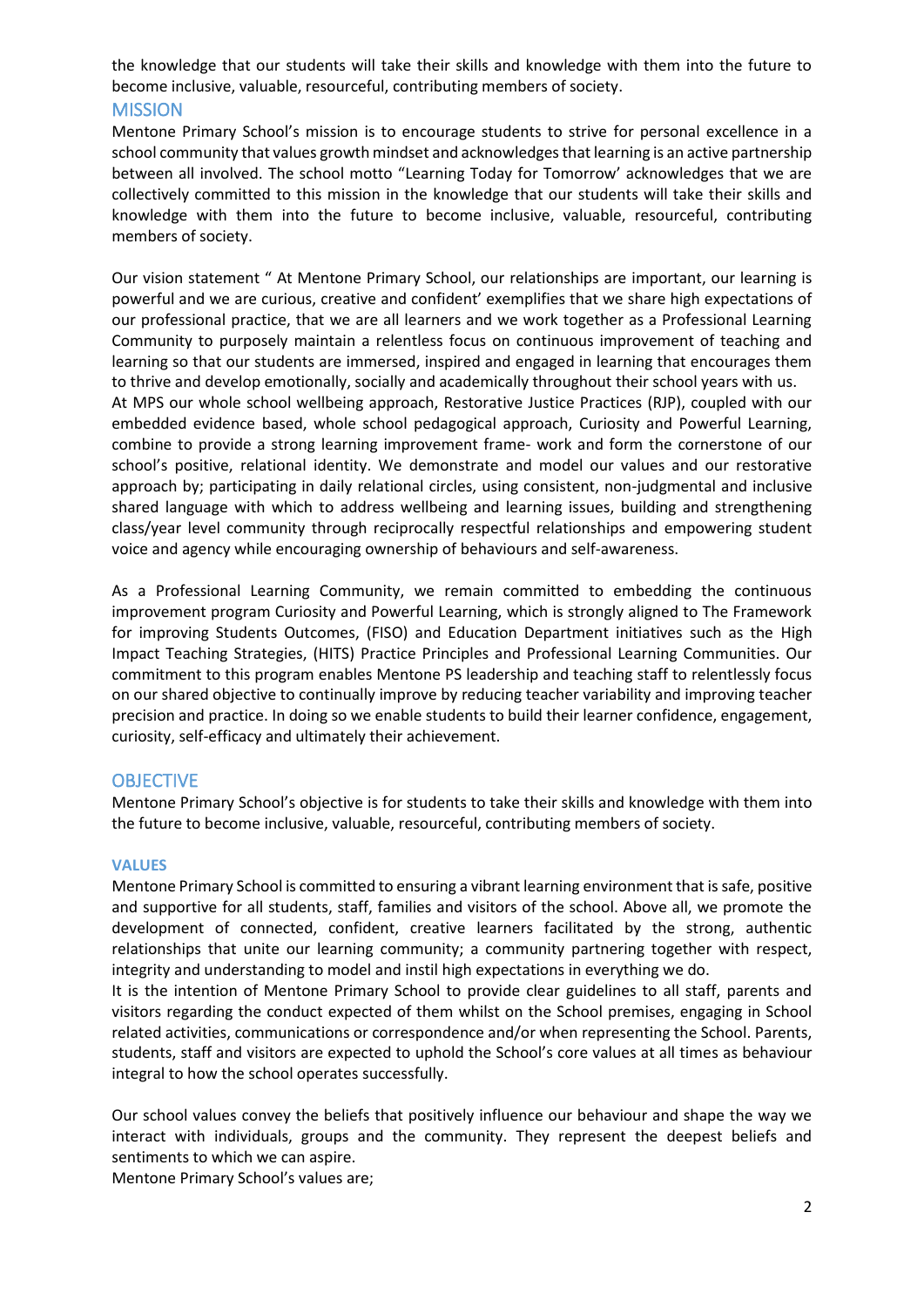- Caring and Compassion: By being caring and compassionate we show that we feel and exhibit concern and empathy for others with an awareness of others' emotions, circumstances and feelings.
- Honesty: Modelling honesty enables us to demonstrate fairness and a truthful disposition, 'we say what we mean, and we mean what we say.' Honesty also enables us as learners to acknowledge our mistakes and learn from our errors.
- Respect: By being respectful we are grateful for what we have, and we consider others feelings and belongings. We respect the thoughts and opinions of everyone around us and we show due regard to the innate dignity and value of others.
- Teamwork: Teamwork enables us to collaborate and learn together by giving our best in all situations. Demonstrating that we value Teamwork means that we will try to cooperate, using our individual skills to achieve common goals.
- Friendliness: Positive relationships are at the core of how we build and maintain our dynamic learning environment. Friendliness allows us to focus on being kind in every situation and teaches us that to 'Have a friend' you must 'be a friend first' enabling relationships based on equality, mutual esteem and goodwill.

# BEHAVIOURAL EXPECTATIONS

Mentone Primary School acknowledges that the behaviour of staff, parents, carers and students has an impact on our school community and culture. We acknowledge a shared responsibility to create a positive learning environment for the children and young people at our school.

As principals and school leaders, we will:

- model positive behaviour and effective leadership
- communicate politely and respectfully with all members of the school community
- work collaboratively to create a school environment where respectful and safe behaviour is expected of everyone
- behave in a manner consistent with the standards of our profession and meet core responsibilities to provide safe and inclusive environments
- plan, implement and review our work to ensure the care, safety, security and general wellbeing of all students at school
- identify and support students who are or may be at risk
- do our best to ensure every child achieves their personal and learning potential
- work with parents to understand their child's needs and, where necessary, adapt the learning environment accordingly
- respond appropriately when safe and inclusive behaviour is not demonstrated and implement appropriate interventions and sanctions when required
- inform parents of the school's communication and complaints procedures
- ask any person who is acting in an offensive, intimidating or otherwise inappropriate way to leave the school grounds.

As teachers and non-teaching school staff, we will:

- model positive behaviour to students consistent with the standards of our profession
- communicate politely and respectfully with all members of the school community
- proactively engage with parents about student outcomes
- work with parents to understand the needs of each student and, where necessary, adapt the learning environment accordingly
- work collaboratively with parents to improve learning and wellbeing outcomes for students with additional needs
- communicate with the principal and school leaders in the event we anticipate or face any tension or challenging behaviours from parents
- treat all members of the school community with respect.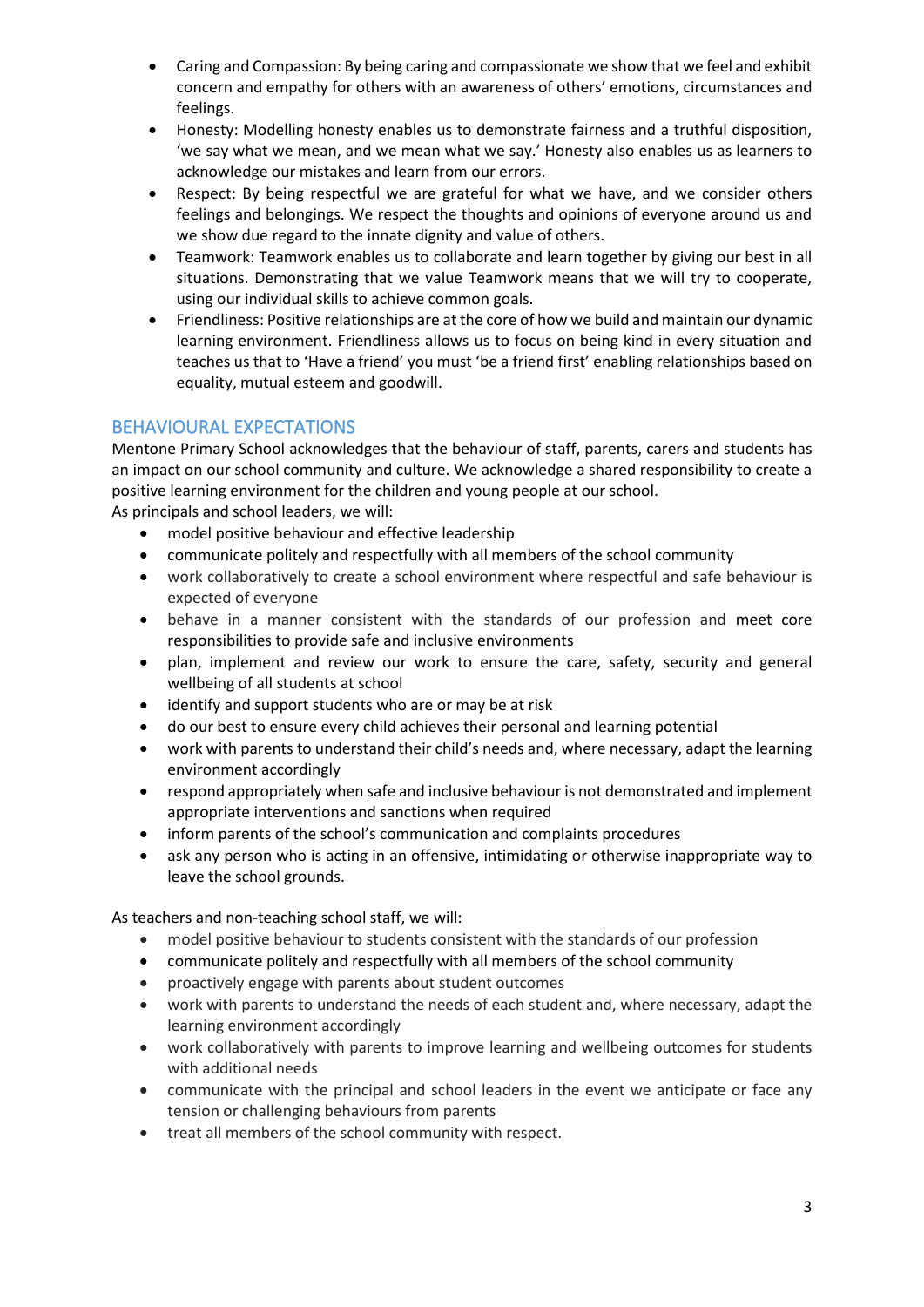As parents and carers, we will:

- model positive behaviour to our child
- communicate politely and respectfully with all members of the school community
- ensure our child attends school on time, every day the school is open for instruction
- take an interest in our child's school and learning
- work with the school to achieve the best outcomes for our child
- communicate constructively with the school and use expected processes and protocols when raising concerns
- support school staff to maintain a safe learning environment for all students
- follow the school's processes for communication with staff and making complaints
- treat all school leaders, staff, students, and other members of the school community with respect.

As students, we will:

- model positive behaviour to other students
- communicate politely and respectfully with all members of the school community.
- comply with and model school values
- behave in a safe and responsible manner
- respect ourselves, other members of the school community and the school environment.
- actively participate in school
- not disrupt the learning of others and make the most of our educational opportunities.

As community members, we will:

- model positive behaviour to the school community
- treat other members of the school community with respect
- support school staff to maintain a safe and inclusive learning environment for all students
- utilise the school's processes for communication with staff and submitting complaints.

# UNREASONABLE BEHAVIOURS

Schools are not public places, and the Principal has the right to permit or deny entry to school grounds (for more information, see our *Visitors Policy*).

Unreasonable behaviour that is demonstrated by school staff, parents, carers, students or members of our school community will not be tolerated at school, or during school activities. Unreasonable behaviour includes:

- speaking or behaving in a rude, manipulative, aggressive or threatening way, either in person, via electronic communication or social media, or over the telephone
- the use or threat of violence of any kind, including physically intimidating behaviour such as aggressive hand gestures or invading another person's personal space
- sending demanding, rude, confronting or threatening letters, emails or text messages
- sexist, racist, homophobic, transphobic or derogatory comments
- the use of social media or public forums to make inappropriate or threatening remarks about the school, staff or students.

Harassment, bullying, violence, aggression, threatening behaviour and unlawful discrimination are unacceptable and will not be tolerated at our school.

Unreasonable behaviour and/or failure to uphold the principles of this *Statement of Values and School Philosophy* may lead to further investigation and the implementation of appropriate consequences by the school Principal.

At the Principal's discretion, unreasonable behaviour may be managed by:

- requesting that the parties attend a mediation or counselling sessions
- implementing specific communication protocols
- written warnings